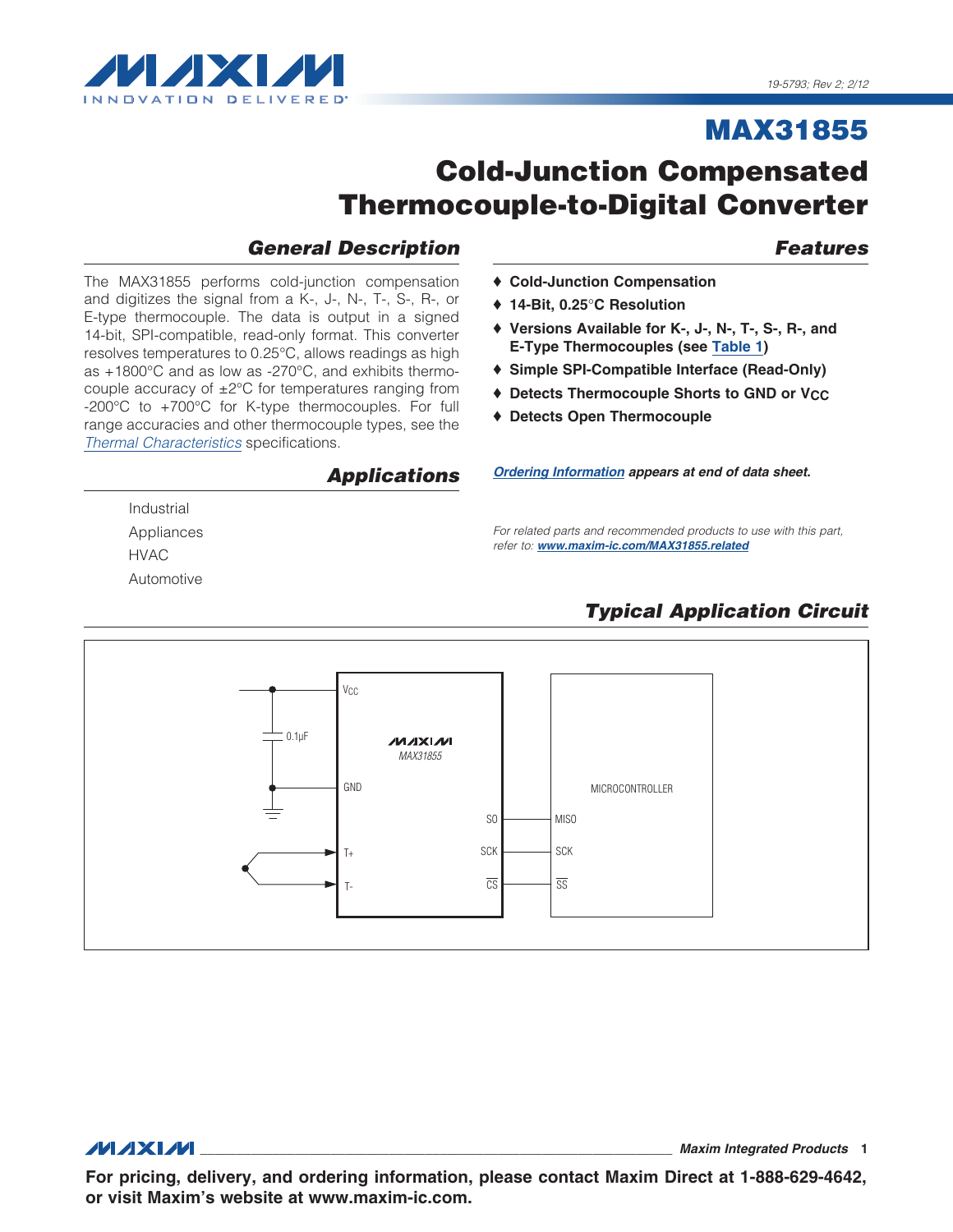# Cold-Junction Compensated Thermocouple-to-Digital Converter

### ABSOLUTE MAXIMUM RATINGS

| Continuous Power Dissipation $(T_A = +70^{\circ}C)$ |  |
|-----------------------------------------------------|--|
|                                                     |  |
| ESD Protection (All Pins, Human Body Model)±2kV     |  |

| Operating Temperature Range -40°C to +125°C |  |
|---------------------------------------------|--|
|                                             |  |
| Storage Temperature Range  -65°C to +150°C  |  |
| Lead Temperature (soldering, 10s)+300°C     |  |
|                                             |  |
|                                             |  |

*Stresses beyond those listed under "Absolute Maximum Ratings" may cause permanent damage to the device. These are stress ratings only, and functional opera*tion of the device at these or any other conditions beyond those indicated in the operational sections of the specifications is not implied. Exposure to absolute *maximum rating conditions for extended periods may affect device reliability.*

### PACKAGE THERMAL CHARACTERISTICS (Note 1)

SO

Junction-to-Ambient Thermal Resistance ( $\theta$ JA) ........170°C/W Junction-to-Case Thermal Resistance ( $\theta$ JC)...............40°C/W

Note 1: Package thermal resistances were obtained using the method described in JEDEC specification JESD51-7, using a fourlayer board. For detailed information on package thermal considerations, refer to www.maxim-ic.com/thermal-tutorial.

### RECOMMENDED OPERATING CONDITIONS

| <b>PARAMETER</b>     | <b>SYMBOL</b>   | <b>CONDITIONS</b> | <b>MIN</b> | <b>TYP</b> | <b>MAX</b>            | <b>UNITS</b> |
|----------------------|-----------------|-------------------|------------|------------|-----------------------|--------------|
| Power-Supply Voltage | V <sub>CC</sub> | (Note 2)          | 3.0        | 3.3        | 3.6                   |              |
| Input Logic 0        | Vн              |                   | $-0.3$     |            | $+0.8$                |              |
| Input Logic 1        | Уιн             |                   | 2.         |            | $V_{\rm CC}$ +<br>0.3 |              |

 $(T_A = -40^{\circ}C$  to  $+125^{\circ}C$ , unless otherwise noted.)

### <span id="page-1-0"></span>DC ELECTRICAL CHARACTERISTICS

 $(3.0V \le V_{CC} \le 3.6V, T_A = -40^{\circ}C$  to  $+125^{\circ}C$ , unless otherwise noted.)

| <b>PARAMETER</b>                     | <b>SYMBOL</b>          | <b>CONDITIONS</b>                                                | <b>MIN</b>        | <b>TYP</b> | <b>MAX</b> | <b>UNITS</b>  |
|--------------------------------------|------------------------|------------------------------------------------------------------|-------------------|------------|------------|---------------|
| Power-Supply Current                 | <sub>ICC</sub>         |                                                                  |                   | 900        | 1500       | μA            |
| Thermocouple Input Bias Current      |                        | $T_A$ = -40°C to +125°C, 100mV across the<br>thermocouple inputs | $-100$            |            | $+100$     | nA            |
| Power-Supply Rejection               |                        |                                                                  |                   | $-0.3$     |            | $\degree$ C/V |
| Power-On Reset Voltage<br>Threshold  | <b>V<sub>POR</sub></b> | (Note 3)                                                         |                   | 2          | 2.5        | V             |
| Power-On Reset Voltage<br>Hysteresis |                        |                                                                  |                   | 0.2        |            | $\vee$        |
| Output High Voltage                  | V <sub>OH</sub>        | $I_{OUT} = -1.6mA$                                               | $V_{CC}$ -<br>0.4 |            |            | $\vee$        |
| Output Low Voltage                   | VOL                    | $= 1.6$ mA<br><b>IOUT</b>                                        |                   |            | 0.4        | V             |

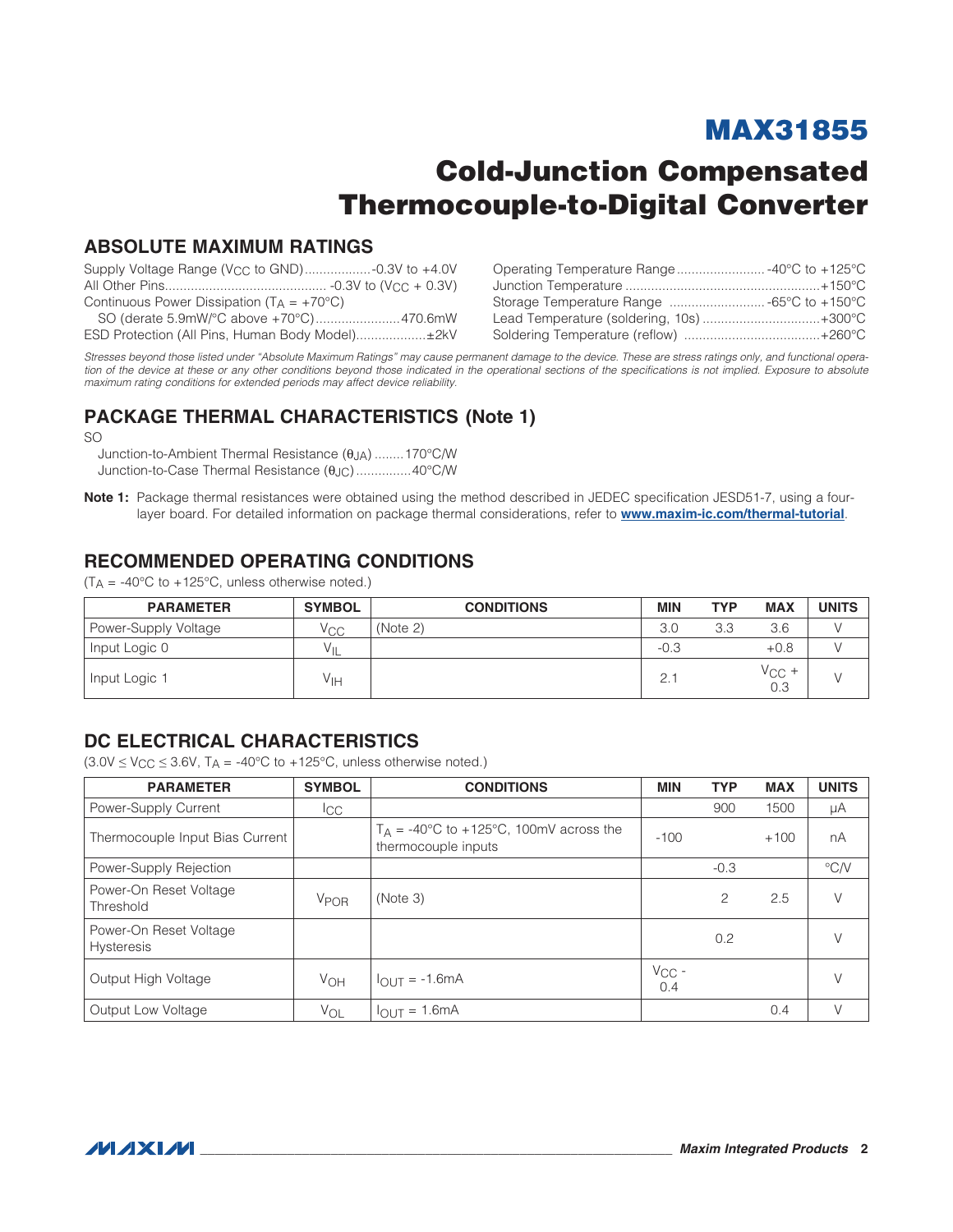# Cold-Junction Compensated Thermocouple-to-Digital Converter

### <span id="page-2-0"></span>THERMAL CHARACTERISTICS

 $(3.0V \le VCC \le 3.6V, T_A = -40°C$  to +125°C, unless otherwise noted.) (Note 4)

| <b>PARAMETER</b>                                          | <b>SYMBOL</b>                                                                                         | <b>CONDITIONS</b>                                                                                          | <b>MIN</b> | <b>TYP</b> | <b>MAX</b> | <b>UNITS</b> |  |
|-----------------------------------------------------------|-------------------------------------------------------------------------------------------------------|------------------------------------------------------------------------------------------------------------|------------|------------|------------|--------------|--|
| MAX31855K Thermocouple                                    |                                                                                                       | TTHERMOCOUPLE = $-200^{\circ}$ C to $+700^{\circ}$ C,<br>$T_A = -20$ °C to $+85$ °C (Note 3)               | $-2$       |            | $+2$       |              |  |
| Temperature Gain and Offset<br>Error (41.276µV/°C nominal |                                                                                                       | TTHERMOCOUPLE = $+700^{\circ}$ C to $+1350^{\circ}$ C,<br>$T_A = -20$ °C to $+85$ °C (Note 3)              | $-4$       |            | $+4$       | $^{\circ}C$  |  |
| sensitivity) (Note 4)                                     |                                                                                                       | TTHERMOCOUPLE = $-270^{\circ}$ C to $+1372^{\circ}$ C,<br>$T_A = -40$ °C to +125°C (Note 3)                | -6         |            | $+6$       |              |  |
| MAX31855J Thermocouple<br>Temperature Gain and Offset     |                                                                                                       | TTHERMOCOUPLE = $-210^{\circ}$ C to $+750^{\circ}$ C,<br>$T_A$ = -20°C to +85°C (Note 3)                   | $-2$       |            | $+2$       | $^{\circ}C$  |  |
| Error (57.953µV/°C nominal<br>sensitivity) (Note 4)       |                                                                                                       | TTHERMOCOUPLE = $-210^{\circ}$ C to $+1200^{\circ}$ C,<br>$T_A = -40^{\circ}C$ to $+125^{\circ}C$ (Note 3) | $-4$       |            | $+4$       |              |  |
| MAX31855N Thermocouple                                    |                                                                                                       | TTHERMOCOUPLE = $-200^{\circ}$ C to $+700^{\circ}$ C,<br>$T_A$ = -20°C to +85°C (Note 3)                   | $-2$       |            | $+2$       |              |  |
| Temperature Gain and Offset<br>Error (36.256µV/°C nominal |                                                                                                       | TTHERMOCOUPLE = $+700^{\circ}$ C to $+1300^{\circ}$ C,<br>$T_A = -20$ °C to $+85$ °C (Note 3)              | $-4$       |            | $+4$       | $^{\circ}C$  |  |
| sensitivity) (Note 4)                                     |                                                                                                       | TTHERMOCOUPLE = $-270^{\circ}$ C to $+1300^{\circ}$ C,<br>$T_A = -40$ °C to $+125$ °C (Note 3)             | $-6$       |            | $+6$       |              |  |
| MAX31855T Thermocouple<br>Temperature Gain and Offset     |                                                                                                       | TTHERMOCOUPLE = $-270^{\circ}$ C to $+400^{\circ}$ C,<br>$T_A = -20$ °C to $+85$ °C (Note 3)               | $-2$       |            | $+2$       |              |  |
| Error (52.18µV/°C nominal<br>sensitivity) (Note 4)        |                                                                                                       | TTHERMOCOUPLE = $-270^{\circ}$ C to $+400^{\circ}$ C,<br>$T_A = -40$ °C to +125°C (Note 3)                 | $-4$       |            | $+4$       | $^{\circ}C$  |  |
| MAX31855E Thermocouple                                    |                                                                                                       | TTHERMOCOUPLE = $-200^{\circ}$ C to $+700^{\circ}$ C,<br>$T_A = -20$ °C to $+85$ °C (Note 3)               | $-2$       |            | $+2$       |              |  |
| Temperature Gain and Offset<br>Error (76.373µV/°C nominal |                                                                                                       | TTHERMOCOUPLE = $+700^{\circ}$ C to $+1000^{\circ}$ C,<br>$T_A$ = -20°C to +85°C (Note 3)                  | -3         |            | $+3$       | $^{\circ}C$  |  |
| sensitivity) (Note 4)                                     |                                                                                                       | TTHERMOCOUPLE = $-270^{\circ}$ C to $+1000^{\circ}$ C,<br>$T_A = -40$ °C to +125°C (Note 3)                | -5         |            | $+5$       |              |  |
| MAX31855R Thermocouple                                    |                                                                                                       | TTHERMOCOUPLE = $-50^{\circ}$ C to $+700^{\circ}$ C,<br>$T_A$ = -20°C to +85°C (Note 3)                    | $-2$       |            | $+2$       |              |  |
| Temperature Gain and Offset<br>Error (10.506µV/°C nominal |                                                                                                       | TTHERMOCOUPLE = $+700^{\circ}$ C to $+1768^{\circ}$ C,<br>$T_A$ = -20°C to +85°C (Note 3)                  | $-4$       |            | $+4$       | °C           |  |
| sensitivity) (Note 4)                                     |                                                                                                       | TTHERMOCOUPLE = $-50^{\circ}$ C to $+1768^{\circ}$ C,<br>$T_A = -40^{\circ}C$ to $+125^{\circ}C$ (Note 3)  | -6         |            | $+6$       |              |  |
| MAX31855S Thermocouple                                    |                                                                                                       | TTHERMOCOUPLE = $-50^{\circ}$ C to $+700^{\circ}$ C,<br>$T_A = -20$ °C to $+85$ °C (Note 3)                | $-2$       |            | $+2$       |              |  |
| Temperature Gain and Offset<br>Error (9.587µV/°C nominal  | TTHERMOCOUPLE = $+700^{\circ}$ C to $+1768^{\circ}$ C,<br>$-4$<br>$T_A = -20$ °C to $+85$ °C (Note 3) |                                                                                                            |            |            | $+4$       | °C           |  |
| sensitivity) (Note 4)                                     |                                                                                                       | TTHERMOCOUPLE = $-50^{\circ}$ C to $+1768^{\circ}$ C,<br>$T_A = -40^{\circ}C$ to $+125^{\circ}C$ (Note 3)  | $-6$       |            | $+6$       |              |  |

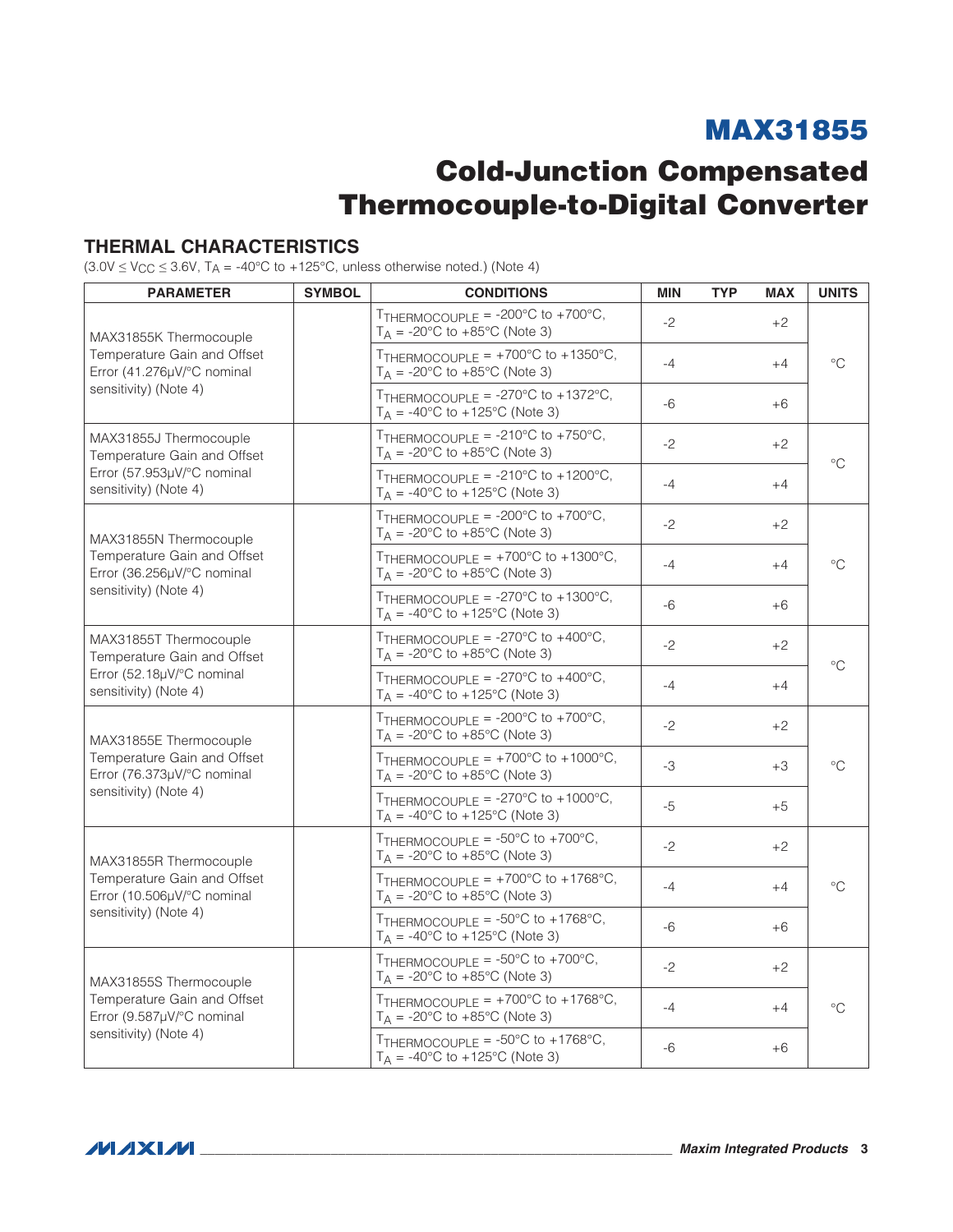## Cold-Junction Compensated Thermocouple-to-Digital Converter

### THERMAL CHARACTERISTICS (continued)

 $(3.0V \le V_{CC} \le 3.6V, T_A = -40^{\circ}C$  to +125°C, unless otherwise noted.) (Note 4)

| <b>PARAMETER</b>                                                                 | <b>SYMBOL</b> | <b>CONDITIONS</b>                                | <b>MIN</b> | <b>TYP</b> | <b>MAX</b> | <b>UNITS</b> |
|----------------------------------------------------------------------------------|---------------|--------------------------------------------------|------------|------------|------------|--------------|
| Thermocouple Temperature Data<br>Resolution                                      |               |                                                  |            | 0.25       |            | $^{\circ}C$  |
| Internal Cold-Junction                                                           |               | $T_A = -20$ °C to $+85$ °C (Note 3)              | $-2$       |            | $+2$       | $^{\circ}C$  |
| Temperature Error                                                                |               | $T_A = -40^{\circ}C$ to $+125^{\circ}C$ (Note 3) | -3         |            | $+3$       |              |
| Cold-Junction Temperature Data<br>Resolution                                     |               | $T_A = -40^{\circ}C$ to $+125^{\circ}C$          |            | 0.0625     |            | $^{\circ}$ C |
| Temperature Conversion Time<br>(Thermocouple, Cold Junction,<br>Fault Detection) | tconv         | (Note 5)                                         |            | 70         | 100        | ms           |
| Thermocouple Conversion<br>Power-Up Time                                         | tconv PU      | (Note 6)                                         | 200        |            |            | ms           |

### SERIAL-INTERFACE TIMING CHARACTERISTICS

(See [Figure 1](#page-4-0) and [Figure 2.](#page-4-1))

| <b>PARAMETER</b>              | <b>SYMBOL</b>     | <b>CONDITIONS</b> | <b>MIN</b> | <b>TYP</b> | <b>MAX</b> | <b>UNITS</b> |
|-------------------------------|-------------------|-------------------|------------|------------|------------|--------------|
| Input Leakage Current         | <b>LEAK</b>       | (Note 7)          | -1         |            | $+1$       | μA           |
| Input Capacitance             | $C_{\mathsf{IN}}$ |                   |            | 8          |            | pF           |
| Serial-Clock Frequency        | fscl              |                   |            |            | 5          | <b>MHz</b>   |
| SCK Pulse-High Width          | tch               |                   | 100        |            |            | ns           |
| <b>SCK Pulse-Low Width</b>    | $t_{CL}$          |                   | 100        |            |            | ns           |
| SCK Rise and Fall Time        |                   |                   |            |            | 200        | ns           |
| CS Fall to SCK Rise           | tcss              |                   | 100        |            |            | ns           |
| SCK to CS Hold                |                   |                   | 100        |            |            | ns           |
| CS Fall to Output Enable      | t <sub>DV</sub>   |                   |            |            | 100        | ns           |
| CS Rise to Output Disable     | $t_{\text{TR}}$   |                   |            |            | 40         | ns           |
| SCK Fall to Output Data Valid | t <sub>DO</sub>   |                   |            |            | 40         | ns           |
| CS Inactive Time              |                   | (Note 3)          | 200        |            |            | ns           |

Note 2: All voltages are referenced to GND. Currents entering the IC are specified positive, and currents exiting the IC are negative.

Note 3: Guaranteed by design; not production tested.

Note 4: Not including cold-junction temperature error or thermocouple nonlinearity.

Note 5: Specification is 100% tested at  $T_A = +25^{\circ}$ C. Specification limits over temperature (T<sub>A</sub> = T<sub>MIN</sub> to T<sub>MAX</sub>) are guaranteed by design and characterization; not production tested.

Note 6: Because the thermocouple temperature conversions begin at Vp<sub>OR</sub>, depending on V<sub>CC</sub> slew rates, the first thermocouple temperature conversion may not produce an accurate result. Therefore, the tCONV PU specification is required after VCC is greater than VCCMIN to guarantee a valid thermocouple temperature conversion result.

Note 7: For all pins except T+ and T- (see the Thermocouple Input Bias Current parameter in the *[DC Electrical Characteristics](#page-1-0)* table).

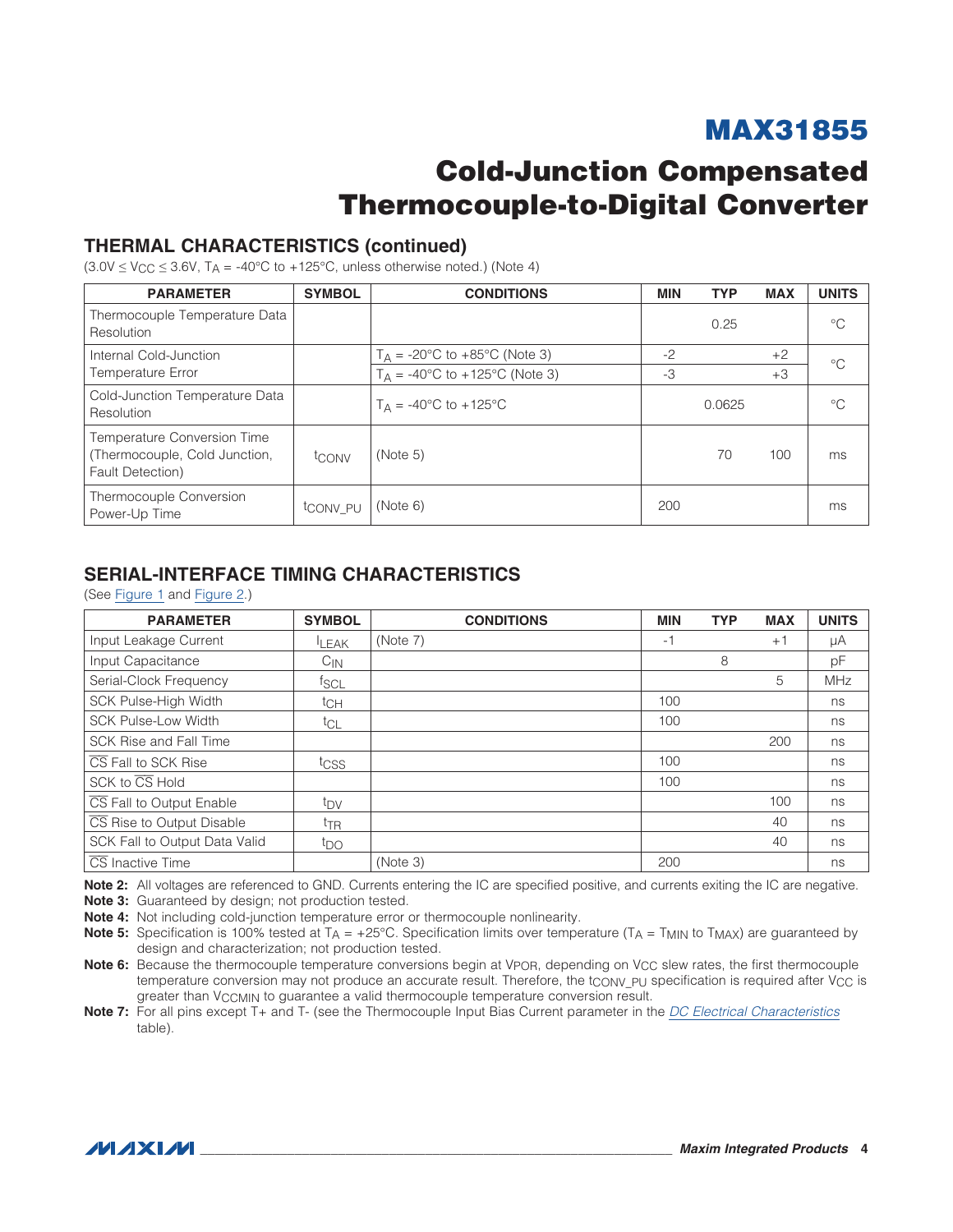# **Cold-Junction Compensated Thermocouple-to-Digital Converter**

**Serial-Interface Diagrams** 

<span id="page-4-0"></span>

Figure 1. Serial-Interface Protocol

<span id="page-4-1"></span>

Figure 2. Serial-Interface Timing

**MAXIM**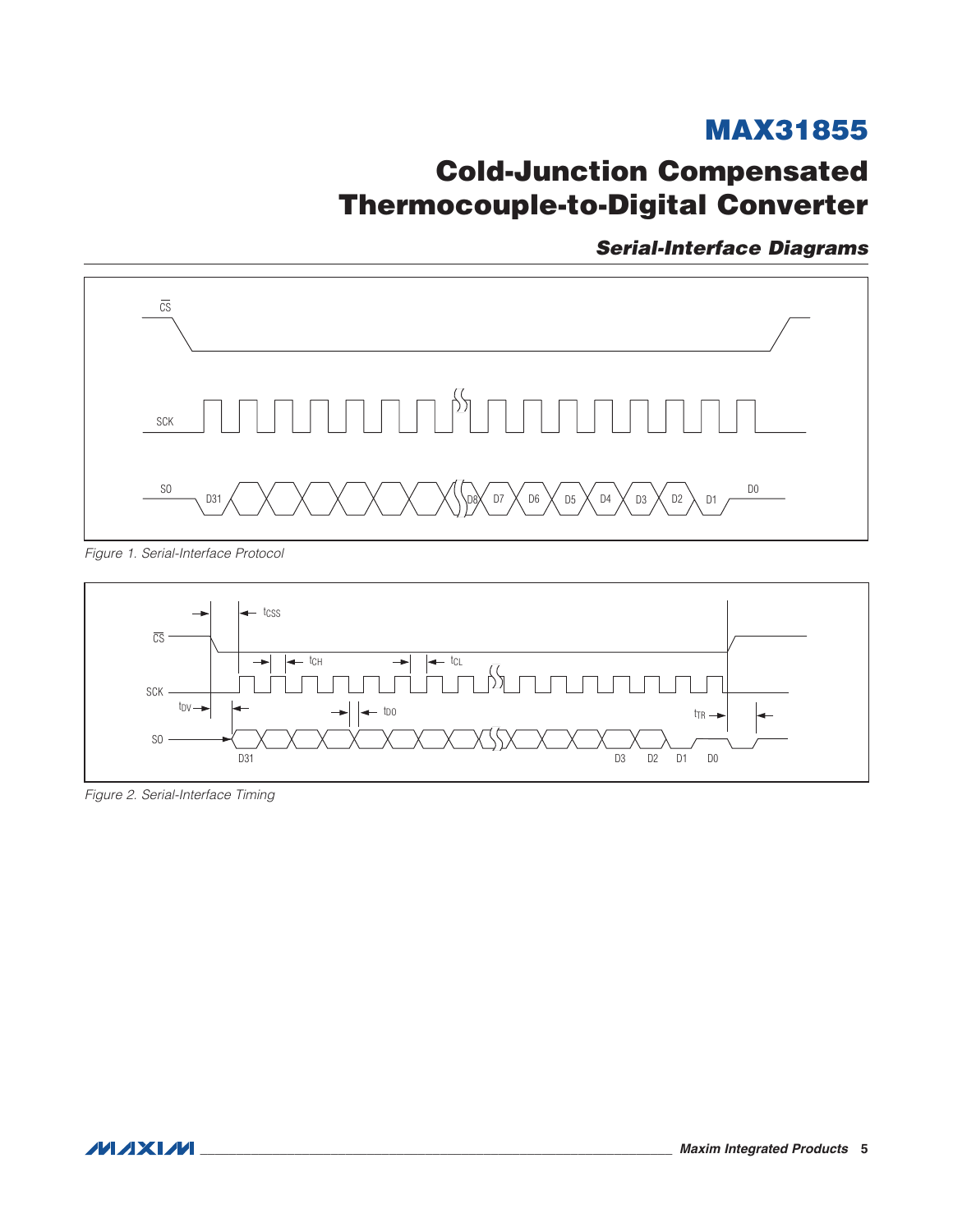## **Cold-Junction Compensated Thermocouple-to-Digital Converter**

**Typical Operating Characteristics** 

(VCC =  $+3.3V$ , TA =  $+25^{\circ}$ C, unless otherwise noted.)









ADC ACCURACY vs. ADC INPUT VOLTAGE **ACROSS V<sub>CC</sub>** 



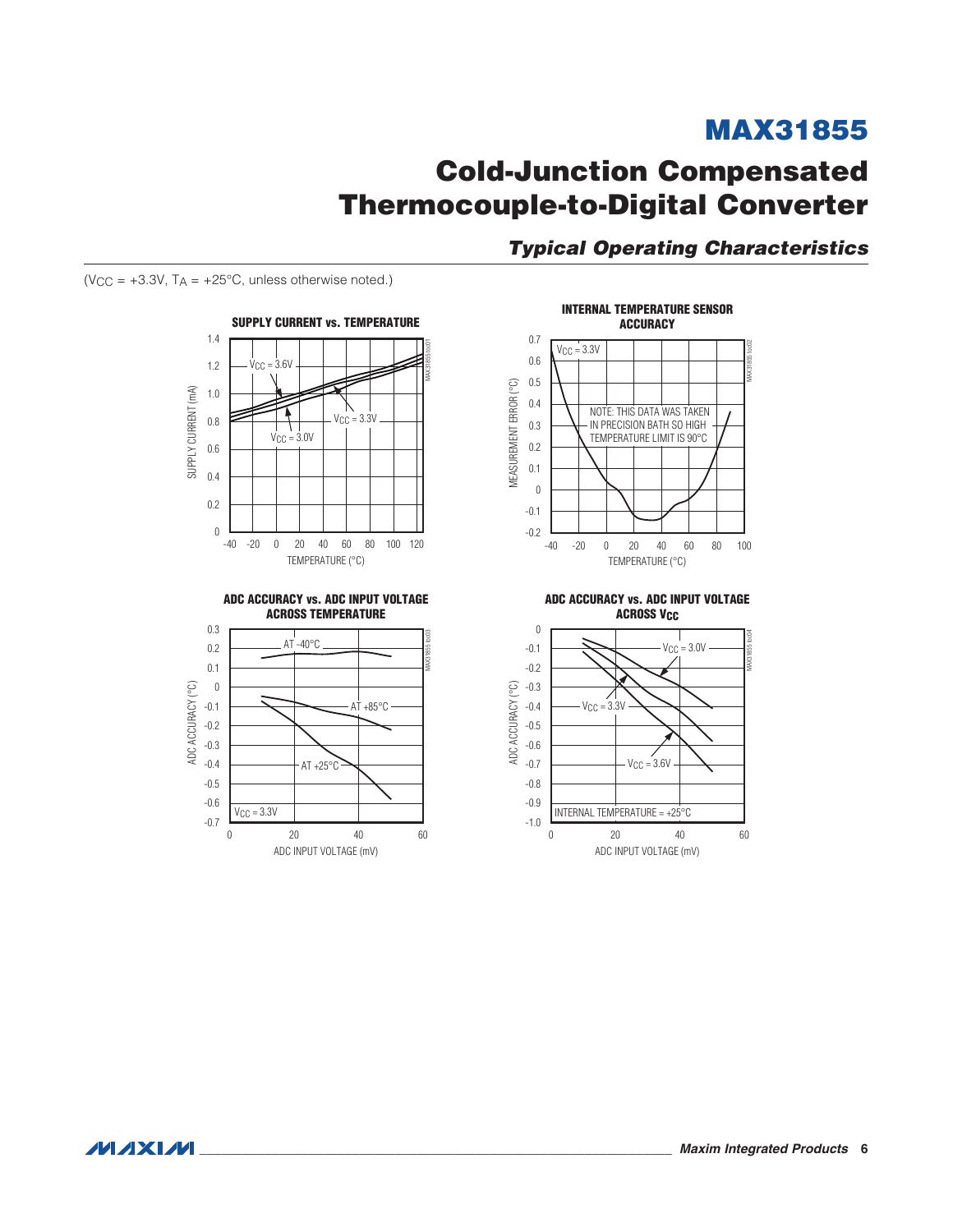## **Cold-Junction Compensated Thermocouple-to-Digital Converter**

### **Pin Configuration**

**Pin Description** 



| <b>PIN</b> | <b>NAME</b>            | <b>FUNCTION</b>                                                       |
|------------|------------------------|-----------------------------------------------------------------------|
|            | <b>GND</b>             | Ground                                                                |
| 2          | $T -$                  | Thermocouple Input. See Table 1. Do<br>not connect to GND.            |
| 3          | $T+$                   | Thermocouple Input. See Table 1.                                      |
| 4          | $V_{\rm CC}$           | Power-Supply Voltage                                                  |
| 5          | <b>SCK</b>             | Serial-Clock Input                                                    |
| 6          | $\overline{\text{CS}}$ | Active-Low Chip Select. Set CS low to<br>enable the serial interface. |
| 7          | SO.                    | Serial-Data Output                                                    |
| 8          | <b>DNC</b>             | Do Not Connect                                                        |

### <span id="page-6-0"></span>**Block Diagram**

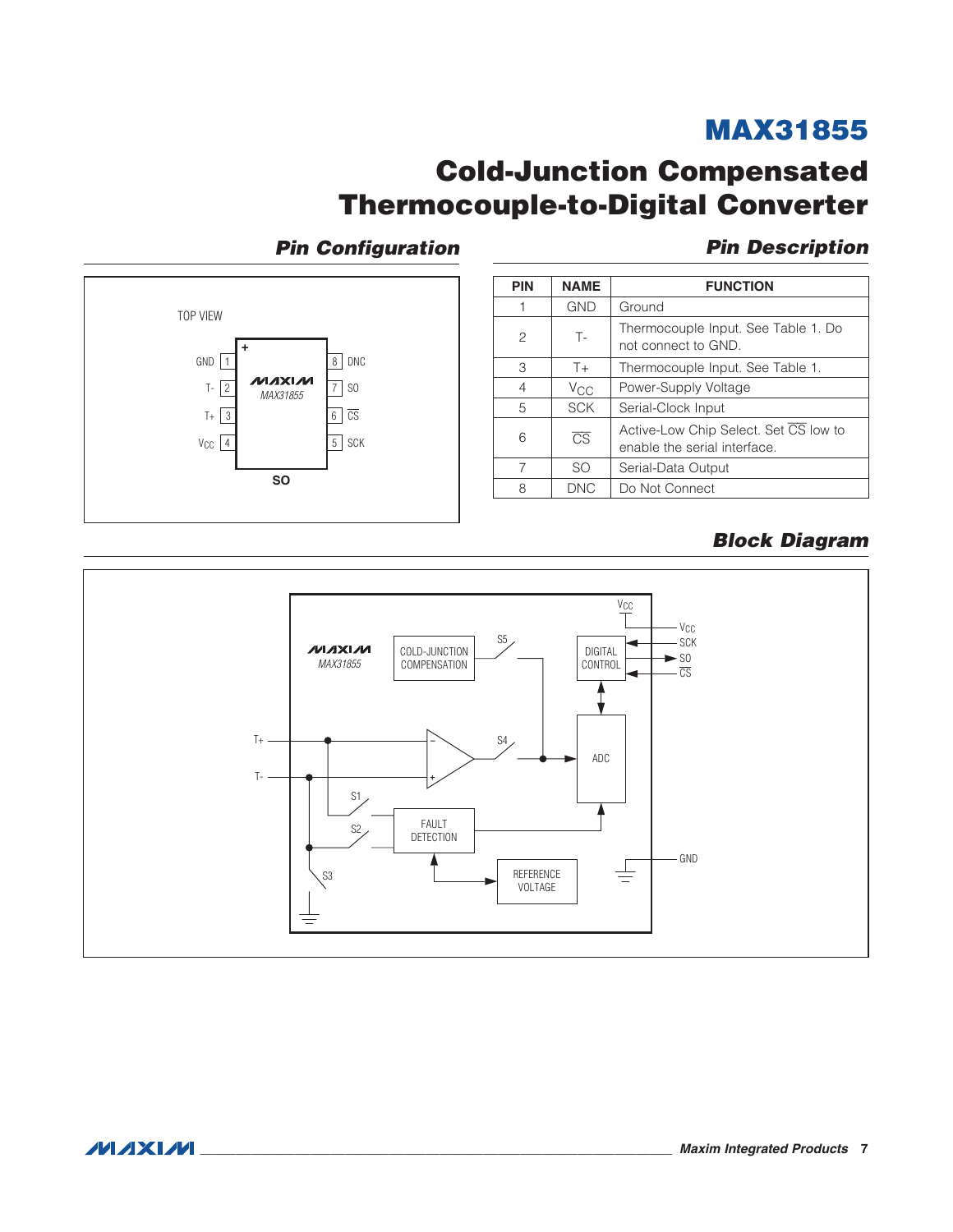# Cold-Junction Compensated Thermocouple-to-Digital Converter

### *Detailed Description*

The MAX31855 is a sophisticated thermocouple-todigital converter with a built-in 14-bit analog-to-digital converter (ADC). The device also contains cold-junction compensation sensing and correction, a digital controller, an SPI-compatible interface, and associated control logic. The device is designed to work in conjunction with an external microcontroller  $(µC)$  in thermostatic, process-control, or monitoring applications. The device is available in several versions, each optimized and trimmed for a specific thermocouple type (K, J, N, T, S, R, or E.). The thermocouple type is indicated in the suffix of the part number (e.g., MAX31855K). See the *[Ordering](#page-11-1) [Information](#page-11-1)* table for all options.

#### *Temperature Conversion*

The device includes signal-conditioning hardware to convert the thermocouple's signal into a voltage compatible with the input channels of the ADC. The T+ and T- inputs connect to internal circuitry that reduces the introduction of noise errors from the thermocouple wires.

Before converting the thermoelectric voltages into equivalent temperature values, it is necessary to compensate for the difference between the thermocouple coldjunction side (device ambient temperature) and a  $0^{\circ}$ C virtual reference. For a K-type thermocouple, the voltage changes by about  $41\mu$ V/°C, which approximates the thermocouple characteristic with the following linear equation:

#### $VOUT = (41.276\mu V/C) \times (TR - TAMB)$

where  $V$ OUT is the thermocouple output voltage ( $UV$ ), TR is the temperature of the remote thermocouple junction  $(°C)$ , and T<sub>AMB</sub> is the temperature of the device  $(^{\circ}C)$ .

Other thermocouple types use a similar straight-line approximation but with different gain terms. Note that the MAX31855 assumes a linear relationship between temperature and voltage. Because all thermocouples exhibit some level of nonlinearity, apply appropriate correction to the device's output data.

#### *Cold-Junction Compensation*

The function of the thermocouple is to sense a difference in temperature between two ends of the thermocouple wires. The thermocouple's "hot" junction can be read across the operating temperature range [\(Table 1](#page-7-0)). The reference junction, or "cold" end (which should be at

| <b>TYPE</b> | <b>T-WIRE</b>   | $T+$ WIRE        | TEMP RANGE (°C)   | SENSITIVITY (µV/°C)                                | <b>COLD-JUNCTION</b><br>SENSITIVITY (µV/°C)<br>$(0^{\circ}$ C TO +70 $^{\circ}$ C) |
|-------------|-----------------|------------------|-------------------|----------------------------------------------------|------------------------------------------------------------------------------------|
| K           | Alumel          | Chromel          | $-270$ to $+1372$ | 41.276<br>$(0^{\circ}C$ to $+1000^{\circ}C)$       | 40.73                                                                              |
| J           | Constantan      | Iron             | $-210$ to $+1200$ | 57.953<br>$(0^{\circ}$ C to +750 $^{\circ}$ C)     | 52.136                                                                             |
| N           | <b>Nisil</b>    | Nicrosil         | $-270$ to $+1300$ | 36.256<br>$(0^{\circ}C$ to $+1000^{\circ}C)$       | 27.171                                                                             |
| S           | <b>Platinum</b> | Platinum/Rhodium | $+50$ to $+1768$  | 9.587<br>$(0^{\circ}C \text{ to } +1000^{\circ}C)$ | 6.181                                                                              |
| т           | Constantan      | Copper           | $-270$ to $+400$  | 52.18<br>$(0^{\circ}$ C to +400 $^{\circ}$ C)      | 41.56                                                                              |
| Е           | Constantan      | Chromel          | $-270$ to $+1000$ | 76.373<br>$(0^{\circ}C$ to $+1000^{\circ}C)$       | 44.123                                                                             |
| R           | Platinum        | Platinum/Rhodium | $-50$ to $+1768$  | 10.506<br>$(0^{\circ}C$ to $+1000^{\circ}C)$       | 6.158                                                                              |

<span id="page-7-0"></span>Table 1. Thermocouple Wire Connections and Nominal Sensitivities

 $MNM$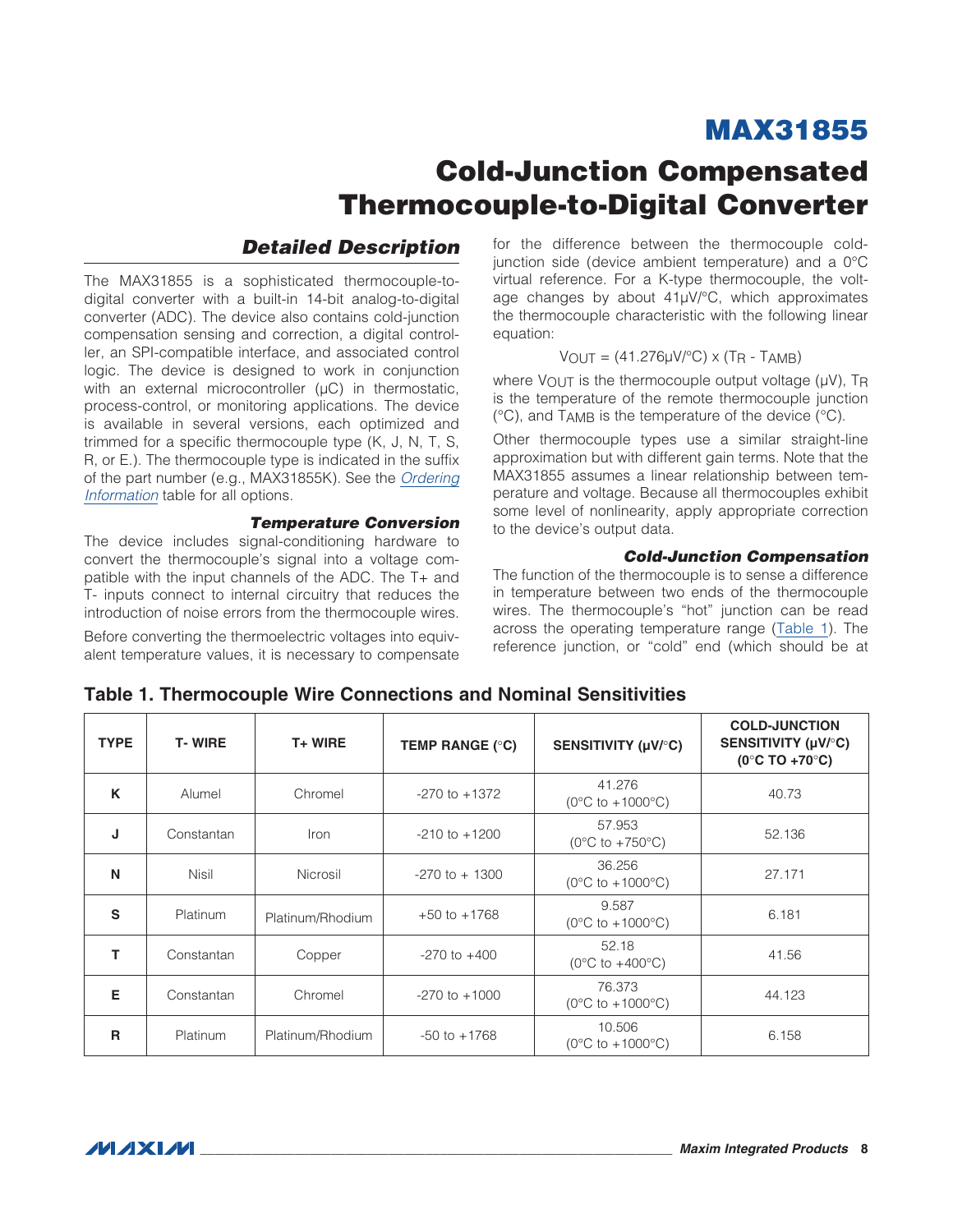## Cold-Junction Compensated Thermocouple-to-Digital Converter

the same temperature as the board on which the device is mounted) can range from  $-55^{\circ}$ C to  $+125^{\circ}$ C. While the temperature at the cold end fluctuates, the device continues to accurately sense the temperature difference at the opposite end.

The device senses and corrects for the changes in the reference junction temperature with cold-junction compensation. It does this by first measuring its internal die temperature, which should be held at the same temperature as the reference junction. It then measures the voltage from the thermocouple's output at the reference junction and converts this to the noncompensated thermocouple temperature value. This value is then added to the device's die temperature to calculate the thermocouple's "hot junction" temperature. Note that the "hot junction" temperature can be lower than the cold junction (or reference junction) temperature.

Optimal performance from the device is achieved when the thermocouple cold junction and the device are at the same temperature. Avoid placing heat-generating devices or components near the MAX31855 because this could produce cold-junction-related errors.

#### *Conversion Functions*

During the conversion time, tCONV, three functions are performed: the temperature conversion of the internal cold-junction temperature, the temperature conversion of the external thermocouple, and the detection of thermocouple faults.

When executing the temperature conversion for the internal cold-junction compensation circuit, the connection to signal from the external thermocouple is opened (switch S4) and the connection to the cold-junction compensation circuit is closed (switch S5). The internal T- reference to ground is still maintained (switch S3 is closed) and the connections to the fault-detection circuit are open (switches S1 and S2).

When executing the temperature conversion of the external thermocouple, the connections to the internal fault-detection circuit are opened (switches S1 and S2 in the *[Block Diagram](#page-6-0)*) and the switch connecting the coldjunction compensation circuit is opened (switch S5). The internal ground reference connection (switch S3) and the connection to the ADC (switch S4) are closed. This allows the ADC to process the voltage detected across the T+ and T- terminals.

During fault detection, the connections from the external thermocouple and cold-junction compensation circuit to the ADC are opened (switches S4 and S5). The internal ground reference on T- is also opened (switch S3). The connections to the internal fault-detection circuit are closed (switch S1 and S2). The fault-detection circuit tests for shorted connections to V<sub>CC</sub> or GND on the T+ and T- inputs, as well as looking for an open thermocouple condition. Bits D0, D1, and D2 of the output data are normally low. Bit D2 goes high to indicate a thermocouple short to VCC, bit D1 goes high to indicate a thermocouple short to GND, and bit D0 goes high to indicate a thermocouple open circuit. If any of these conditions exists, bit D16 of the SO output data, which is normally low, also goes high to indicate that a fault has occurred.

### *Serial Interface*

The *[Typical Application Circuit](#page-0-0)* shows the device interfaced with a microcontroller. In this example, the device processes the reading from the thermocouple and transmits the data through a serial interface. Drive  $\overline{\text{CS}}$ low and apply a clock signal at SCK to read the results at SO. Conversions are always being performed in the background. The fault and temperature data are only be updated when  $\overline{\text{CS}}$  is high.

Drive  $\overline{CS}$  low to output the first bit on the SO pin. A complete serial-interface read of the cold-junction compensated thermocouple temperature requires 14 clock cycles. Thirty-two clock cycles are required to read both the thermocouple and reference junction temperatures ([Table 2](#page-9-0) and [Table 3](#page-9-1).) The first bit, D31, is the thermocouple temperature sign bit, and is presented to the SO pin within t<sub>DV</sub> of the falling edge of  $\overline{CS}$ . Bits D[30:18] contain the converted temperature in the order of MSB to LSB, and are presented to the SO pin within  $t_{D0}$  of the falling edge of SCK. Bit D16 is normally low and goes high when the thermocouple input is open or shorted to GND or V<sub>CC</sub>. The reference junction temperature data begins with  $D15. \overline{CS}$  can be taken high at any point while clocking out conversion data. If T+ and T- are unconnected, the thermocouple temperature sign bit (D31) is 0, and the remainder of the thermocouple temperature value (D[30:18]) is 1.

[Figure 1](#page-4-0) and [Figure 2](#page-4-1) show the serial-interface timing and order. [Table 2](#page-9-0) and [Table 3](#page-9-1) show the SO output bit weights and functions.

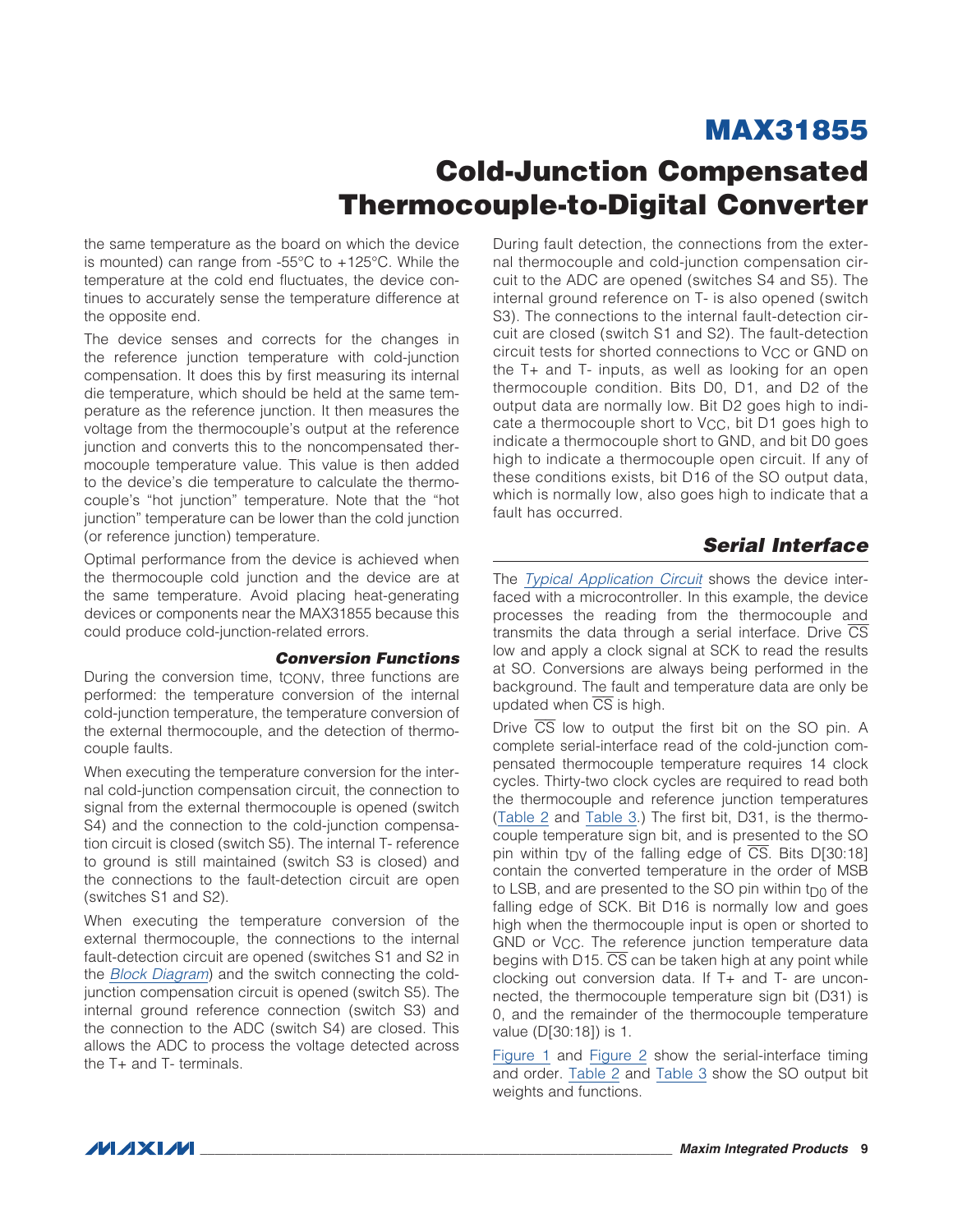# Cold-Junction Compensated Thermocouple-to-Digital Converter

### <span id="page-9-0"></span>Table 2. Memory Map—Bit Weights and Functions

|              |      | <b>14-BIT THERMOCOUPLE</b><br><b>TEMPERATURE DATA</b> |   |                                          | <b>RES</b>      | <b>FAULT</b><br><b>BIT</b> |      |                                                 | <b>DATA</b> | <b>12-BIT INTERNAL TEMPERATURE</b> | <b>RES</b> | <b>SCV</b><br><b>BIT</b>              | <b>SCG</b><br><b>BIT</b>         | <b>OC</b><br><b>BIT</b> |
|--------------|------|-------------------------------------------------------|---|------------------------------------------|-----------------|----------------------------|------|-------------------------------------------------|-------------|------------------------------------|------------|---------------------------------------|----------------------------------|-------------------------|
| <b>BIT</b>   | D31  | D30                                                   | . | D <sub>18</sub>                          | D <sub>17</sub> | D <sub>16</sub>            | D15  | D <sub>14</sub>                                 | .           | D <sub>4</sub>                     | D3         | D <sub>2</sub>                        | D1                               | D <sub>0</sub>          |
| <b>VALUE</b> | Sign | $MSB$ $2^{10}$<br>(1024°C)                            | . | LSB 2 <sup>-2</sup><br>$(0.25^{\circ}C)$ | Reserved        | $=$<br>Fault               | Sign | <b>MSB</b><br>2 <sup>6</sup><br>$(64^{\circ}C)$ | .           | $LSB$ 2-4<br>$(0.0625^{\circ}C)$   | Reserved   | $=$<br>Short<br>to<br>V <sub>CC</sub> | $=$<br>Short<br>to<br><b>GND</b> | $=$<br>Open<br>Circuit  |

### <span id="page-9-1"></span>Table 3. Memory Map—Descriptions

| <b>BIT</b>      | <b>NAME</b>                             | <b>DESCRIPTION</b>                                                                                |
|-----------------|-----------------------------------------|---------------------------------------------------------------------------------------------------|
| D[31:18]        | 14-Bit Thermocouple<br>Temperature Data | These bits contain the signed 14-bit thermocouple temperature value. See Table 4.                 |
| D <sub>17</sub> | Reserved                                | This bit always reads 0.                                                                          |
| D <sub>16</sub> | Fault                                   | This bit reads at 1 when any of the SCV, SCG, or OC faults are active. Default value<br>is 0.     |
| D[15:4]         | 12-Bit Internal Temperature<br>Data     | These bits contain the signed 12-bit value of the reference junction temperature.<br>See Table 5. |
| D <sub>3</sub>  | Reserved                                | This bit always reads 0.                                                                          |
| D <sub>2</sub>  | <b>SCV Fault</b>                        | This bit is a 1 when the thermocouple is short-circuited to $V_{CC}$ . Default value is 0.        |
| D <sub>1</sub>  | <b>SCG Fault</b>                        | This bit is a 1 when the thermocouple is short-circuited to GND. Default value is 0.              |
| D <sub>0</sub>  | OC Fault                                | This bit is a 1 when the thermocouple is open (no connections). Default value is 0.               |

### <span id="page-9-2"></span>Table 4. Thermocouple Temperature Data Format

| <b>TEMPERATURE</b><br>$(^{\circ}C)$ | <b>DIGITAL OUTPUT</b><br>(D[31:18]) |
|-------------------------------------|-------------------------------------|
| $+1600.00$                          | 0110 0100 0000 00                   |
| $+1000.00$                          | 0011 1110 1000 00                   |
| $+100.75$                           | 0000 0110 0100 11                   |
| $+25.00$                            | 0000 0001 1001 00                   |
| 0.00                                | 0000 0000 0000 00                   |
| $-0.25$                             | 1111 1111 1111 11                   |
| $-1.00$                             | 1111 1111 1111 00                   |
| $-250.00$                           | 1111 0000 0110 00                   |

### <span id="page-9-3"></span>Table 5. Reference Junction Temperature Data Format

| <b>TEMPERATURE</b><br>$(^{\circ}C)$ | <b>DIGITAL OUTPUT</b><br>(D[15:4]) |
|-------------------------------------|------------------------------------|
| $+127.0000$                         | 0111 1111 0000                     |
| +100.5625                           | 0110 0100 1001                     |
| $+25.0000$                          | 0001 1001 0000                     |
| 0.0000                              | 0000 0000 0000                     |
| $-0.0625$                           | 1111 1111 1111                     |
| $-1.0000$                           | 1111 1111 0000                     |
| $-20.0000$                          | 1110 1100 0000                     |
| $-55.0000$                          | 1100 1001 0000                     |

*Note: The practical temperature ranges vary with the thermocouple type.*

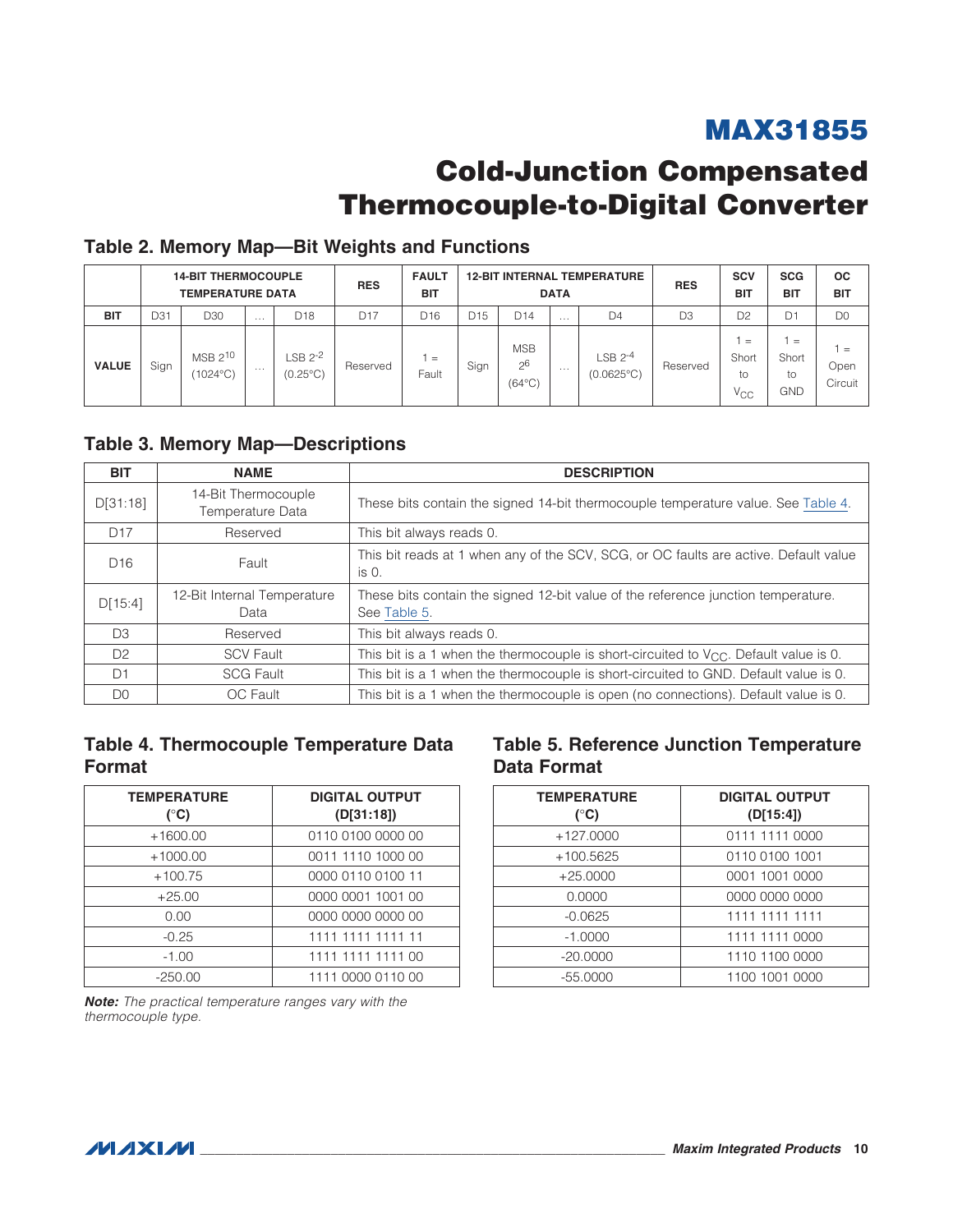# Cold-Junction Compensated Thermocouple-to-Digital Converter

### *Applications Information*

#### *Noise Considerations*

Because of the small signal levels involved, thermocouple temperature measurement is susceptible to powersupply coupled noise. The effects of power-supply noise can be minimized by placing a  $0.1\mu$ F ceramic bypass capacitor close to the V<sub>CC</sub> pin of the device and to GND.

The input amplifier is a low-noise amplifier designed to enable high-precision input sensing. Keep the thermocouple and connecting wires away from electrical noise sources. It is strongly recommended to add a 10nF ceramic surface-mount differential capacitor, placed across the T+ and T- pins, in order to filter noise on the thermocouple lines.

### *Thermal Considerations*

Self-heating degrades the device's temperature measurement accuracy in some applications. The magnitude of the temperature errors depends on the thermal conductivity of the device package, the mounting technique, and the effects of airflow. Use a large ground plane to improve the device's temperature measurement accuracy.

The thermocouple system's accuracy can also be improved by following these precautions:

- Use the largest wire possible that does not shunt heat away from the measurement area.
- If a small wire is required, use it only in the region of the measurement, and use extension wire for the region with no temperature gradient.
- • Avoid mechanical stress and vibration, which could strain the wires.
- When using long thermocouple wires, use a twisted pair extension wire.
- Avoid steep temperature gradients.
- Try to use the thermocouple wire well within its temperature rating.
- Use the proper sheathing material in hostile environments to protect the thermocouple wire.
- Use extension wire only at low temperatures and only in regions of small gradients.
- Keep an event log and a continuous record of thermocouple resistance.

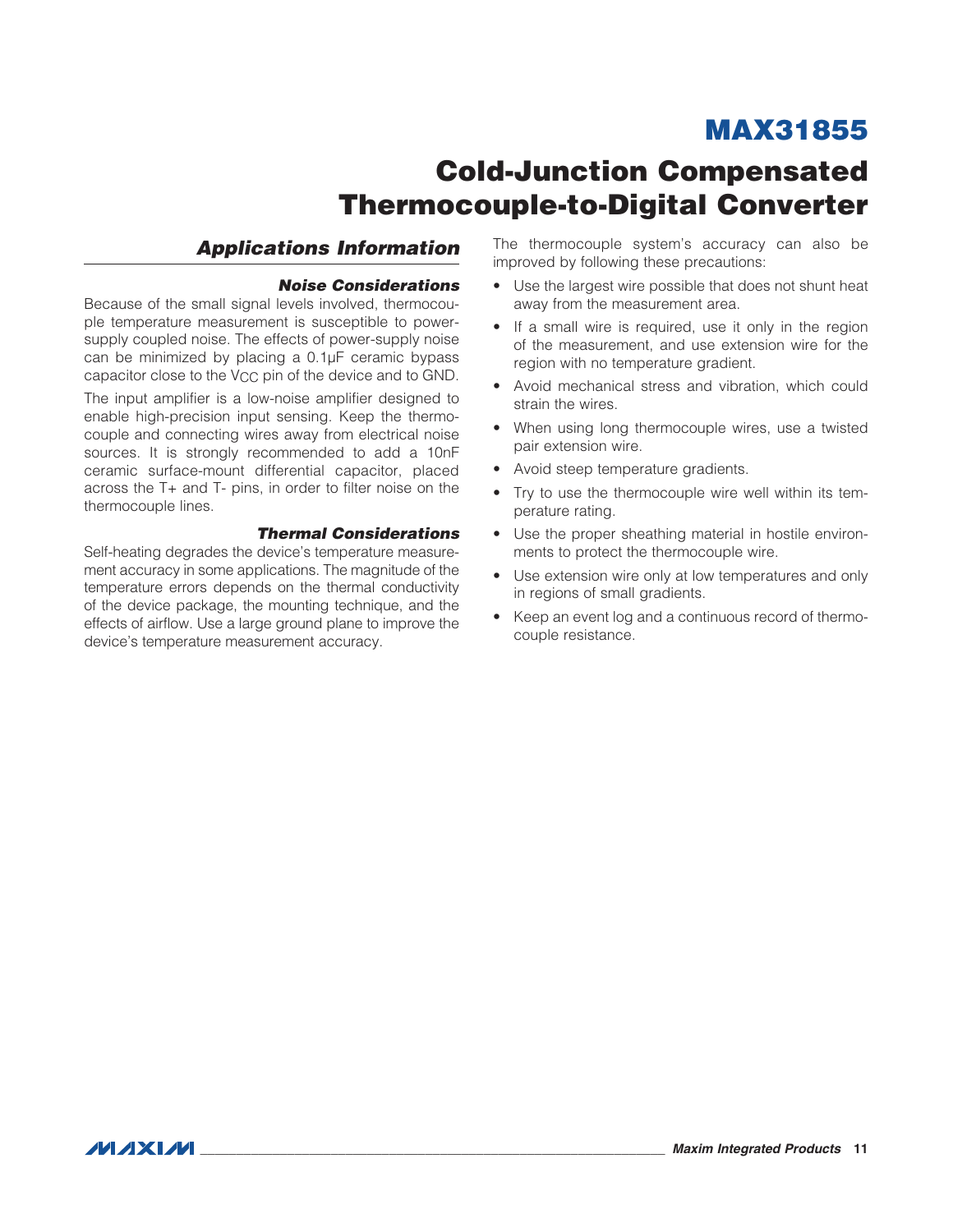## **Cold-Junction Compensated Thermocouple-to-Digital Converter**

### <span id="page-11-1"></span>**Ordering Information**

<span id="page-11-0"></span>

| <b>PART</b>    | <b>THERMOCOUPLE TYPE</b> | <b>MEASURED TEMP RANGE</b>               | <b>PIN-PACKAGE</b> |
|----------------|--------------------------|------------------------------------------|--------------------|
| MAX31855KASA+  | Κ                        | -200 $^{\circ}$ C to +1350 $^{\circ}$ C  | 8 SO               |
| MAX31855KASA+T | Κ                        | $-200^{\circ}$ C to $+1350^{\circ}$ C    | 8 SO               |
| MAX31855JASA+  | J                        | -40 $^{\circ}$ C to +750 $^{\circ}$ C    | 8 SO               |
| MAX31855JASA+T | J                        | $-40^{\circ}$ C to $+750^{\circ}$ C      | 8 SO               |
| MAX31855NASA+  | N                        | -200°C to + 1300°C                       | 8 SO               |
| MAX31855NASA+T | N                        | -200 $^{\circ}$ C to + 1300 $^{\circ}$ C | 8 SO               |
| MAX31855SASA+  | S                        | +50 $^{\circ}$ C to +1600 $^{\circ}$ C   | 8 SO               |
| MAX31855SASA+T | S                        | +50 $^{\circ}$ C to +1600 $^{\circ}$ C   | 8 SO               |
| MAX31855TASA+  |                          | -250 $^{\circ}$ C to +400 $^{\circ}$ C   | 8 SO               |
| MAX31855TASA+T |                          | -250 °C to +400 °C                       | 8 SO               |
| MAX31855EASA+  | Е                        | $-40^{\circ}$ C to $+900^{\circ}$ C      | 8 SO               |
| MAX31855EASA+T | E                        | -40 $^{\circ}$ C to +900 $^{\circ}$ C    | 8 SO               |
| MAX31855RASA+  | R                        | -50 $^{\circ}$ C to +1770 $^{\circ}$ C   | 8 SO               |
| MAX31855RASA+T | $\mathsf{R}$             | $-50^{\circ}$ C to $+1770^{\circ}$ C     | 8 SO               |

Note: All devices are specified over the -40°C to +125°C operating temperature range.

+Denotes a lead(Pb)-free/RoHS-compliant package.

 $T = \text{Tape}$  and reel.

### **Package Information**

For the latest package outline information and land patterns (footprints), go to www.maxim-ic.com/packages. Note that a "+", "#", or "-" in the package code indicates RoHS status only. Package drawings may show a different suffix character, but the drawing pertains to the package regardless of RoHS status.

| <b>TVDF</b><br><b>DACKA</b> | <b>PACKAGE CODE</b> | <b>OUTLINE NO.</b> | TERN NO.<br>ימם.<br><b>AND</b> |  |
|-----------------------------|---------------------|--------------------|--------------------------------|--|
| ◡                           | $S8 + 4$            | $21 - 004$         |                                |  |